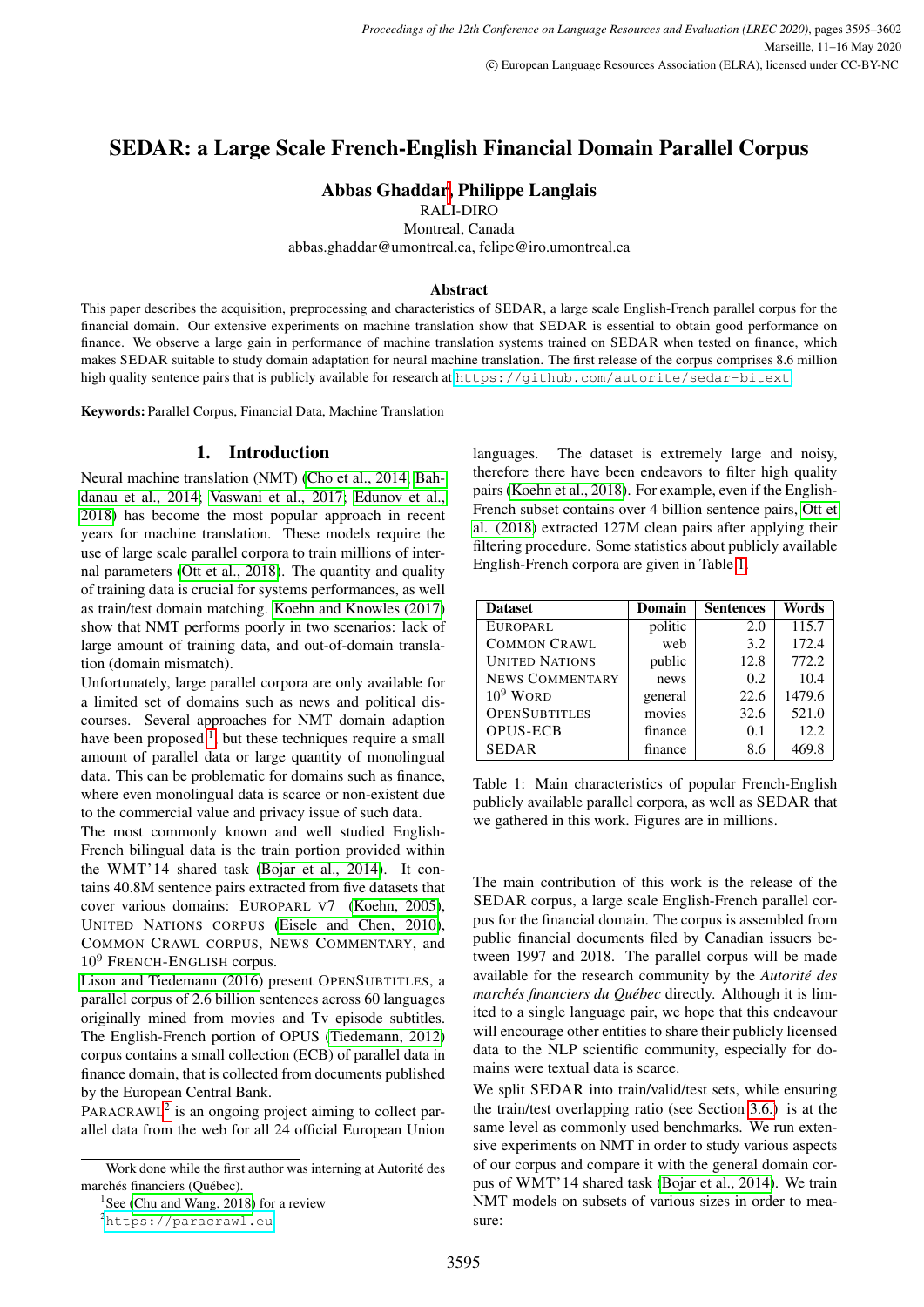<span id="page-1-3"></span>

|                       | <b>Management</b>     | <b>Financial</b><br><b>News</b> |                   | <b>Prospectus</b> | Management's      |  |
|-----------------------|-----------------------|---------------------------------|-------------------|-------------------|-------------------|--|
|                       | <b>Report of Fund</b> | <b>Releases</b>                 | <b>Statements</b> |                   | <b>Discussion</b> |  |
|                       | <b>Performance</b>    |                                 |                   |                   | & Analysis        |  |
| <b>Document Pairs</b> | 69k $(21%)$           | 56k (18%)                       | 54k (18%)         | 25k(8%)           | 15k(5%)           |  |
| Avg. Word Count       | 4.389                 | 1.273                           | 9.478             | 21,152            | 10,532            |  |
| Avg. Page Num         | 11                    | 3                               | 28                | 42                | 28                |  |
| Avg. Table Num        | 12                    |                                 | 20                | 35                | 24                |  |
| Avg. Par. Num         | 168                   | 32                              | 463               | 580               | 321               |  |
| % Short Par.          | $42\%$                | 25%                             | 43%               | 26%               | 27%               |  |

Table 2: Statistics of the five most frequent document types in SEDAR. Short paragraphs are those that contains less than 7 words.

- the impact of train/test n-grams overlapping ratio on models performance.
- the quality of the in-domain (finance) and the out-ofdomain (general-domain) translation.
- domain adaptation improvements from generaldomain data to finance.

Our experimental results shows the importance of train/test overlapping ratio as an indicator to better understand generalization performance for NMT. Large scale in-domain data is crucial for NMT models' performance on financial domain, as systems trained on existing benchmarks perform poorly when tested on SEDAR. In addition, the results shows that selecting finance relevant sentences from general domain corpora can further boost the performance on SEDAR.

The remainder of the paper is organized as follows. In Section [2.,](#page-1-0) we give an overview of the content of the original data, and the release. We describe the preprocessing and alignment process we applied at document, paragraph and sentence level in Section [3..](#page-1-1) We report on experiments we conducted on neural machine translation in Section [4..](#page-4-1) Section [5.](#page-5-0) discusses recent related works. We conclude in Section [6..](#page-6-8)

### 2. Data Collection and Release

<span id="page-1-0"></span>The System for Electronic Document Analysis and Retrieval  $(SEDAR)^3$  $(SEDAR)^3$  provides access to public security documents and information filed by issuers in Canada. The filings are made available for personal and non-commercial use only, and it is strictly forbidden1 to extract them with an automatic process (e.g. a crawler). The bulk of fillings are concentrated in recent years: documents submitted between 2014-2018 form 44% of the entire collection. Communications belong to 25 broad industrial groups, the five most frequent ones being financial services (17%), junior natural resource (12%), industrial products (9%), consumer products (8%), and metals and minerals (8%). Table [2](#page-1-3) shows the main characteristics of the five most frequent document types in SEDAR. Statistics show that documents are long and contain a high portion of tables, which is challenging for any PDF converter toolkit (see Section [3.\)](#page-1-1).

The data is the property of the Alberta Securities Commission on behalf of the Canadian Securities Administrators (CSA), the thirteen provincial and territorial Canadian securities regulatory authorities. The SEDAR corpus has been created in collaboration with the *Autorité des marchés financiers du Québec*. It is based on publicly-available documents and information filed in SEDAR between 1997 and 2018. The Autorité des marchés financiers du Québec will grant access to the SEDAR corpus without charge for aca-demic research upon request<sup>[4](#page-1-4)</sup>.

### 3. SEDAR Creation

### <span id="page-1-1"></span>3.1. Document Alignment

The entire dump contains over 9 million PDF files, but only a small subset of 290k document pairs are indeed parallel. The reason behind this is that only issuers under the province of Quebec regulations are required to provide their documents in French.

In a nutshell, document alignment quality is very high. For most documents the language is provided with meta data. As of the rest of the documents, we group documents by issuers, perform language detection and align a pair of fillings if they have: different languages, the same type, they were emitted within two days, and have similar sizes and page numbers.

### 3.2. Text Extraction

As PDFs were originally designed for individual investors, they are characterized by a complex layout, and a highly formatted and customized text structure and tables (e.g. tables without border). This makes text extraction an extremely hard task, where open source software like PDF-Box [\(PDFBox, 2014\)](#page-7-5) and Tika [\(Mattmann and Zitting,](#page-7-6) [2011\)](#page-7-6) generate considerable amount of extraction errors and therefore cannot be reliably used for this type of documents.

Instead, texts were extracted using a commercial software (Acrobat Pro DC) which guarantees uniform, though not perfect, quality of the resulting MS WORD files. Converting 290k PDFs took 2 weeks using 5 modest computers (one node per machine).

Hence, the quality of extraction depends on the PDF converter, the filling year, as well as the complexity of the layout and formatting. Extraction errors includes: bad seg-

<span id="page-1-2"></span><sup>3</sup><https://sedar.com>

<span id="page-1-4"></span><sup>4</sup><https://github.com/autorite/sedar-bitext>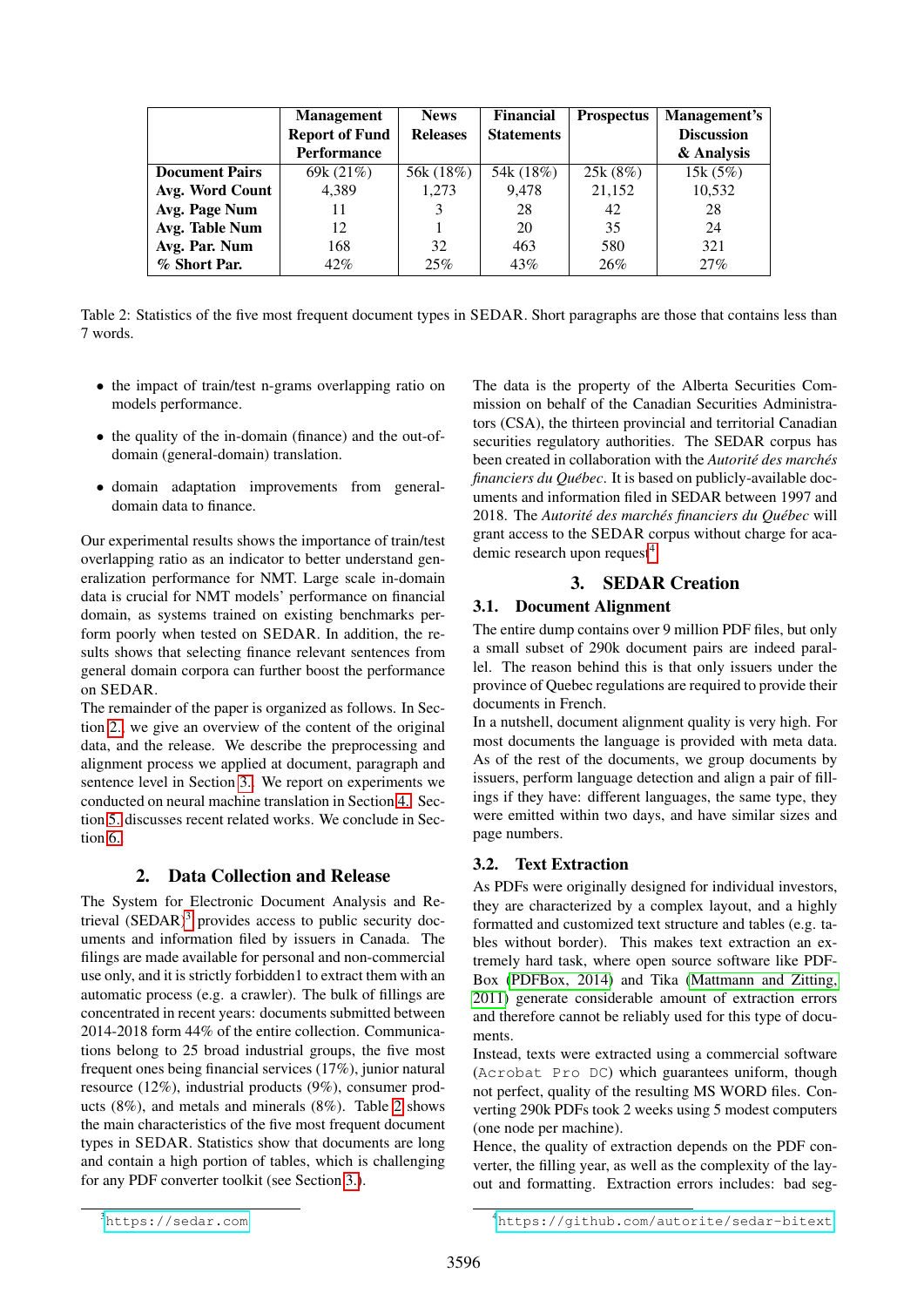<span id="page-2-0"></span>

Figure 1: Excerpt from a PDF file with a complex layout converted to MS Word. Dashed lines show table borders recognized using the commercial toolkit we used. **Icon 1** indicates a badly placed line break, while **icon 2** represents unrecognized table structure. Parsing errors produce noisy text chunks that mislead publicly available sentence aligners.

ment boundaries; character decoding (especially French accents); gibberish text; reading order from text in multiple columns; layout and table recognition.

Figure [1](#page-2-0) shows an excerpt of a converted PDF file, and parsing errors produced by the toolkit. The converted documents suffers from 2 main issues: truncated paragraphs (icon 1 in the figure) and unrecognized table structure (icon 2).

### 3.3. Alignment Methodology

As shown in Figure [2 \(a\),](#page-3-0) the raw document is structured in a sequence of blocks (paragraphs and tables), and the final goal is to produce parallel aligned sentences given a bilingual or pair of documents. In our case, the task is simplified by the fact that texts are already available in paragraph format.

Our first attempts to directly perform sentence splitting and alignment on the entire document generated a considerable amount of false positive alignments. It seems that the excessive presence of corrupted text chunks (discussed in previous section) biases popular sentence aligner toolkits.

Most sentence aligners [\(Gale and Church, 1993;](#page-6-9) [Varga et](#page-7-7) [al., 2007;](#page-7-7) [Sennrich and Volk, 2010\)](#page-7-8) are based on unsupervised algorithms making use of some sort of sentence similarity measures. Short text chunks that are partially similar constitute an important source of errors for those methods. After experimenting with multiple off-the-shelf sentence aligners, we realized we had to resort to a specific procedure.

By trial and error, we found satisfying to use a 2 pass option that first align paragraphs pairs using an iterative heuristicbased approach (Section [3.4.\)](#page-2-1). In a second pass, we perform sentence splitting and alignment for each paragraph pair (Section [3.5.\)](#page-3-1). Our approach is suited to texts characterized by a large number of tables and where the text are rather noisy and benefits from extra annotations provided in the MS Word format, such as font attributes.

### <span id="page-2-1"></span>3.4. Paragraph Alignment

First, we align tables on both sides in order to build an initial set of potential paragraph pairs. As illustrated in Figure [2 \(a\),](#page-3-0) we use the position of the tables at each side as delimiters to limit possible candidate pairs. Tables can be aligned with a rather high accuracy using a simple heuristic that matches table dimensions and numerical values.

Instead of tackling a  $n \times m$  alignment problem, we iteratively align subsets of potential paragraph pairs (Figure [2](#page-3-0) [\(b\)\)](#page-3-0) from highest to lowest precision. At each iteration, we use the alignment as delimiters to update the set of potential candidate pairs. The main component of our iterative approach is a scoring function that scores a pair of paragraphs based on the percentage of words on each side that have a translation on the other side (according to a dictionary). In addition, the scoring function is powered by filtering rules that encourage:

- 1. font attributes (bold, italic, underline, size) matching
- 2. length (counted in words) matching (ratio of at most 2)
- 3. numbers, special characters, and punctuations matching

At early iterations, we use a high threshold with strict filters, which ensures high quality alignments (solid arrows in Figure [2 \(b\)\)](#page-3-0) that consist of titles and clean – easy to align – paragraphs. Ordering the tiers from highest to lowest precision guarantees that most of the noisy candidate pairs are eliminated in early iterations.

At the end of each iteration, we use the index of the aligned pairs at each side to limit the set of potential candidates. As shown in Figure [2 \(a\),](#page-3-0) if the paragraphs pairs *42-30* and *51- 39* are aligned, then English paragraphs *43-50* can only be aligned to *31-38* French ones. As shown in Figure [2 \(b\),](#page-3-0) no dashed arrows (alignment established after a few iterations) nor dotted ones (late iterations) can cross solid arrows.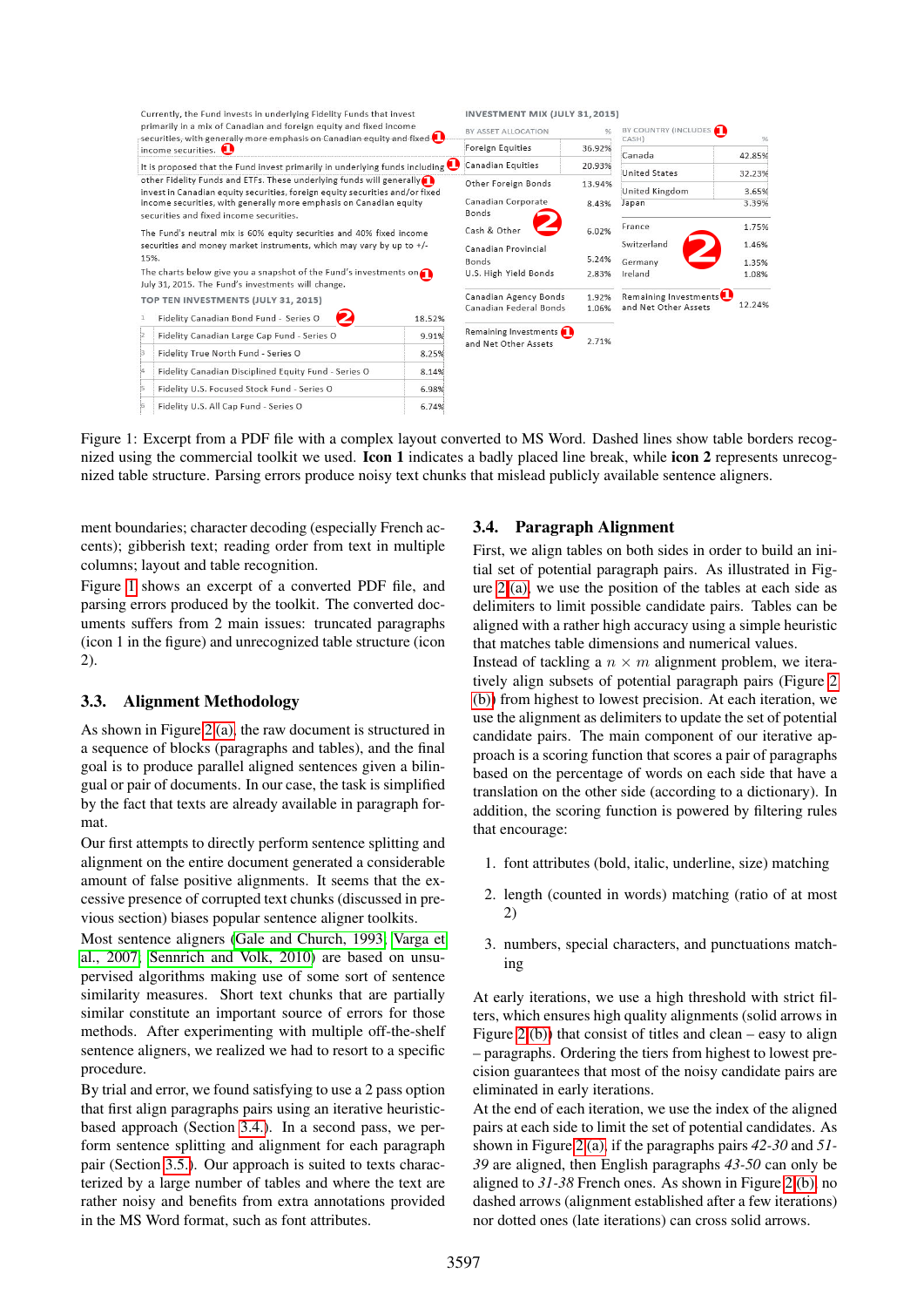<span id="page-3-0"></span>

Figure 2: Processing workflow of our two pass approach for the creation of parallel corpus from the MS Word files. (a) Input Document is a sequence of paragraph and tables. We use aligned table pairs as delimiters to initialize a set of potential candidate paragraphs pairs. For example, English paragraphs [33,55] can only be aligned with [25,47] French ones. (b) Solid, dash and dotted arrows represent paragraphs alignments established at early, middle and late iterations respectively. At each iteration, we relax the alignment conditions, and update the set of potential candidates. (c) Sentence alignment procedure applied to each paragraph pair in order to produce the final parallel corpus.

At each iteration, we relax the rules by either reducing the scoring function threshold or by removing some filters. Relaxing the conditions will ensure a high recall, while controlling a decent precision. As we start with high confidence alignments, the number of noisy candidate pairs typically shrinks at each iteration, which reduces the number of non-parallel alignments at later iterations .

Surprisingly, despite the simplicity of our approach, manual inspection shows only a few number of non-parallel pairs, while most errors are correct aligned paragraphs with one of them being truncated. As most of the breaking lines are at the beginning or the end, these errors can be easily eliminated at the sentence alignment level as we shall see in the next section.

#### <span id="page-3-1"></span>3.5. Sentence Alignment

Figure [2 \(c\)](#page-3-0) illustrates the processing steps used to produce alignment at sentence level. For each paragraph, we perform sentence splitting using  $\text{spacy}^5$  $\text{spacy}^5$ . Sentences are automatically aligned with hunalign [\(Varga et al., 2007\)](#page-7-7). Then, extremely noisy sentence pairs (e.g. parallel but truncated sentences) are filtered.

We re-implemented the feature-based classifier proposed by [Munteanu and Marcu \(2005\)](#page-7-9). The feature set includes: sentences lengths and ratio, largest three fertilities, longest connected and unconnected spans, number of words with

no connection. YASA [\(Lamraoui and Langlais, 2013\)](#page-7-10) was used to produce word alignments, which are required to calculate the value of many features used in the classifier. The word aligner and classifier are trained on high confidence alignments detected at early iteration of the paragraph alignment pass.

As the last step, we use locality sensitive hashing [\(Manku](#page-7-11) [et al., 2007\)](#page-7-11) in order to detect and group near duplicate sentences.

<span id="page-3-3"></span>

| <b>Preprocessed Corpus</b>    | <b>Number</b> |  |  |
|-------------------------------|---------------|--|--|
| Total document pairs          | 0.29          |  |  |
| Total paragraph pairs         | 47.0          |  |  |
| Unique paragraph pairs        | 16.2          |  |  |
| Total sentence pairs          | 70.9          |  |  |
| Unique sentence pairs         | 17.2          |  |  |
| after noise removal           | 12.0          |  |  |
| after near duplicate grouping | 8.6           |  |  |

Table 3: Sizes (in millions) of subcorpora generated at each preprocessing step.

Table [3](#page-3-3) shows the evolution of the corpus in term of size at each preprocessing step. Paragraph alignment generates over 47M pairs, 65% of which being duplications. Manual inspection shows that repetitions are due to generic spans (e.g. *31 December*, *Short term bonds*), titles (e.g. *Credit*

<span id="page-3-2"></span><sup>5</sup><https://github.com/explosion/spaCy>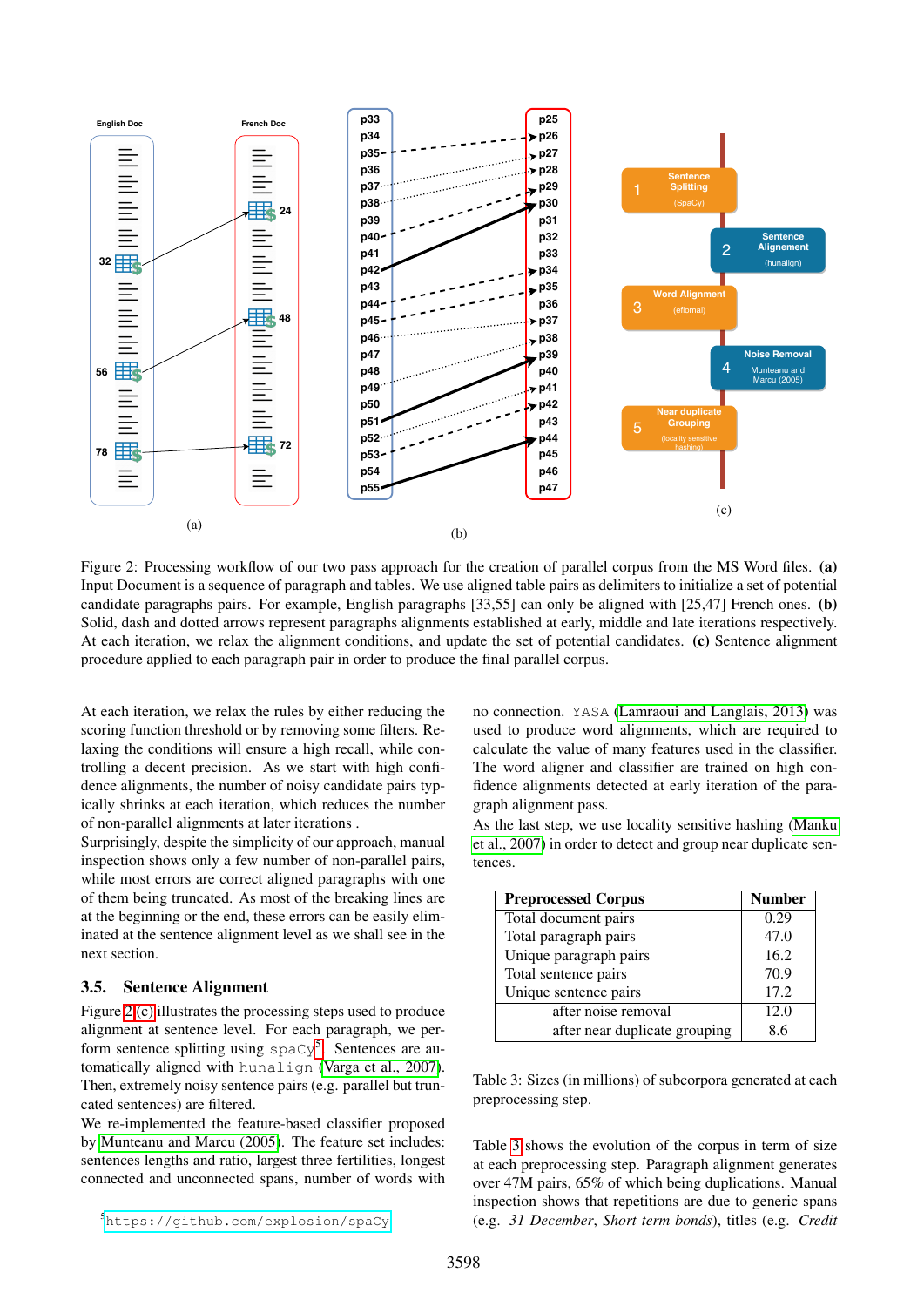*Risk*), specific application forms, and in some cases, issuers repeating an entire text block in their submissions. For example, it is common that news releases contain 1 or 2 pages of a company description that are repeated with each new submission. After sentence alignment and noise removal, we end up with 16.7M unique sentence pairs.

About 49% of these sentences can be retrieved and matched with at few number of substitutions as in the following sentence: *In 2008, net charges and adjustments increased the provisions by* \$*6 million*. For each group of near duplicate sentences, we randomly pick one for the final corpus, which leaves us with roughly 8.6M unique and with no similar sentence pairs.

### <span id="page-4-0"></span>3.6. Train/Valid/Test Splitting

Because of the highly repetitive nature of the financial domain text style, a considerable number of sentences and expressions are repeated across years and issuers. Consequently, extracting entire documents as a test set would result in high overlap with the training material.

Arguably, a test corpus sampled uniformly over a one year period might be more representative. Therefore, we first reserve the 2018 fillings (450k sentence pairs) for validation and test. Then, we remove all sentences that overlap with previous years data.

We compute the percentage of  $n$ -grams<sup>[6](#page-4-2)</sup> in the test set that already have been seen in the training set. We eliminate a test sentence if more than 10% of its 4-grams appear in the rest of the corpus. This way of splitting the corpus was deliberately chosen in order to recreate as much as possible the working environment of a system faced with the translation of unseen sentences. Also, splitting on this threshold makes train/test overlapping in our corpus consistent with commonly used benchmarks, this is discussed in more details in Section [4.2..](#page-4-3)

<span id="page-4-4"></span>

|               | train<br>valid |      | test |  |  |  |
|---------------|----------------|------|------|--|--|--|
| # sent pair   | 8.6M           | 6k   | 6k   |  |  |  |
| # tokens      | 469.8M         | 264k | 264k |  |  |  |
| # words       | 436k           | 27k  | 28k  |  |  |  |
| $#$ hapax     | 172k           | 10k  | 10k  |  |  |  |
| word/sentence | 27             | 23   | 21   |  |  |  |
| Unseen words  |                |      |      |  |  |  |
| sedar-train   |                | 2.5% | 1.7% |  |  |  |
| EUROPARL      |                | 18%  | 18%  |  |  |  |
| WMT'14        |                | 5%   | 5%   |  |  |  |

Table 4: Main characteristics of SEDAR subsets splitting: sedar-train, sedar-valid, and sedar-test. The bottom part shows the percentage of unknown words. For instance, 18% of token types of sedar-test are unseen in EUROPARL.

Applying the filter reduces the number of no-overlapping sentences to 50k pairs, from which we create validation and test sets by randomly selecting 6k sentence pairs for each set. Table [4](#page-4-4) shows the main characteristics of the three subset splits that we call from now on: sedar-train, sedar-valid, and sedar-test.

In order to measure the impact of train/test overlap, we generate another test set by randomly selecting 6k sentences from 2018 documents without overlap filtering. We call this subset sedar-test-wof and it is only used for contrasting results in Section [4.2..](#page-4-3)

## 4. Neural Machine Translation

## <span id="page-4-1"></span>4.1. Experimental setup

In addition to SEDAR subsets described in the previous section, we experiment with the English-French bilingual corpus provided by WMT'14 [\(Bojar et al., 2014\)](#page-6-4) shared task, which is a widely used benchmark. We adopt news-test-2012&2013 as a validation set, and news-test-2014 as a test set.

In all experiments, we employ the Convolution model of [\(Gehring et al., 2017\)](#page-6-10) as implemented in the fairseq toolkit [\(Ott et al., 2019\)](#page-7-12) with the same configuration that the authors used for the WMT'14 English-French experiments.

Preprocessing of raw text is the same for all datasets used in this study, and it was carried out using the scripts accompanying the toolkit.

We evaluate the performance of our models using BLEU [\(Papineni et al., 2002\)](#page-7-13), and report results on test of the best models performing on their corresponding validation set.

## <span id="page-4-3"></span>4.2. Impact of train/test Overlapping

In this experiment, we are interested in measuring the impact of train/test overlapping on NMT performance. Thus, we compare the performance of models trained on randomly picked 2M sentences from sedar-train and tested on 2 variants of the held-out datasets: before and after removing overlapping sentences. An additional system was trained on EUROPARL [\(Koehn, 2005\)](#page-7-2), and we report performance on news-test. Table [5](#page-5-1) shows the performance of trained-models, and the overlap rate at 3-grams and 4-grams level between the 2 training sets (same size) and the three test sets: news-test-2014, sedar-test-wof, and sedar-test.

Expectedly, the performance measured on the overlapped sedar-test-wof is much higher than the one measured on the filtered version of the test set (sedar-test). Also, we observe a high overlapping rate between sedar-train and its test before filtering, compared with EUROPARL and news-test. This is related to the nature of the financial domain text style, which involves a significant amount of near-duplicate sentences. This explains the BLEU score difference between the two configurations (30.65 on EUROPARL vs. 51.79 on sedar-train). After filtering, the overlap ratio between sedar-train and its test drops dramatically to be close to the ratio between EUROPARL and news-test.

Interestingly, the filtered sedar-test overlapped less with EUROPARL. We observe a drop of 17% and 8% at the 3- and 4-gram levels respectively. This is because the filtered sedar-test consists of unseen sentences of 2018, while the last version of EUROPARL was compiled in 2011.

<span id="page-4-2"></span><sup>6</sup> n-grams were generated on raw untokenized text.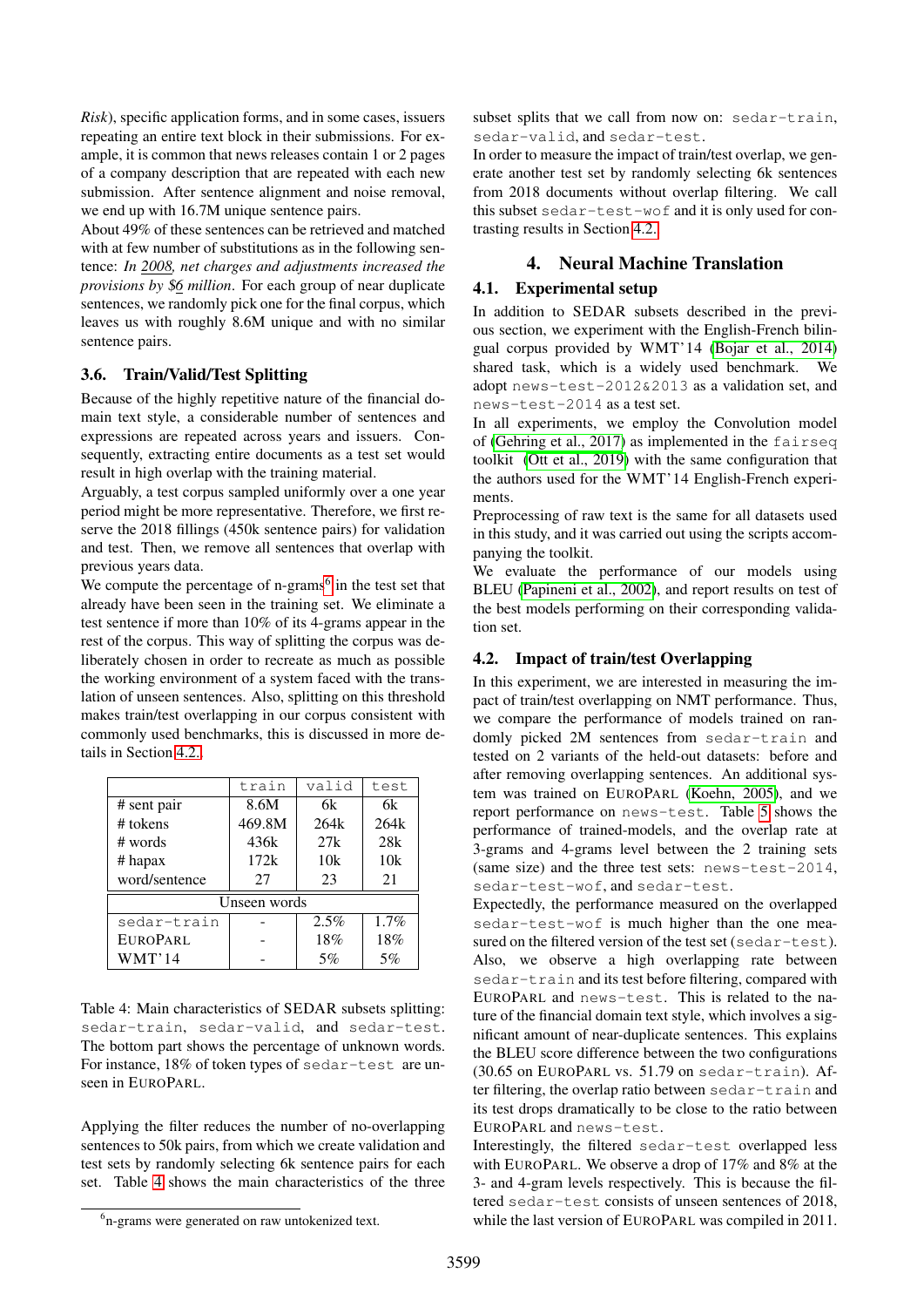<span id="page-5-1"></span>

|                  | news-test-2014 |         | sedar-test-wof |        |     | sedar-test           |         |          |             |
|------------------|----------------|---------|----------------|--------|-----|----------------------|---------|----------|-------------|
| Training Data    | $3-2m$         | $4$ -gm | BLEU           | $3-gm$ |     | $4\text{-gm}$   BLEU | $3$ -gm | . 4-gm l | <b>BLEU</b> |
| EUROPARL (2M)    | 33%            | $12\%$  | 30.65          | $30\%$ | 10% | 21.20                | 13%     | $2\%$    | 8.76        |
| sedar-train (2M) | 30%            | 9%      | 23.78          | 82%    | 68% | 51.79                | 36%     | $7\%$    | 35.99       |

Table 5: Correlation between train/test overlap and the performance. NMT models are trained on EUROPARL and a subset of 2M randomly selected sentence pairs from sedar-train. The models are tested on: (a) news-test-2014, (b) sedar-test-wof (without overlap filtering), and (c) sedar-test. Performance is reported in BLEU columns, while 3-gm and 4-gm columns indicate the percentage of overlapping between training materials (rows) and at 3- and 4-grams levels respectively. The overlapping is calculated on the entire SEDAR corpus not on the 2M pairs.

Also, the filtering process removes the frequently used (domain independent) n-grams, which is reflected by a drop of BLEU from 21.20 to 18.76.

All those observations confirm the high correlation between train/test overlapping ratio and performances. This suggests that the train/test overlapping ratio is an interesting figure to report in case of experiments on new or multiple data sets.

### 4.3. Domain Adaptation

Our goal in this experiment is to measure how NMT models trained on general domain data (WMT'14) perform on financial data (SEDAR). First, we note that the overlapping ratio between WMT'14 and sedar-test is 34% and 8% at 3- and 4-gram level respectively, which is very close to that reported on SEDAR. This indicates that some material in WMT'14 is likely useful for handling financial domain texts.

We train NMT models on subsets of size  $\in \{2, 4, 6, 8\}$ millions of randomly selected sentences pairs from sedar-train and WMT'14 (hereafter called WMT-RND). In addition, we experiment with *SEDAR domain adapted* subsets extracted from WMT'14 corpus, that we call WMT-SDA: we follow the approach of [Axelrod et](#page-6-11) [al. \(2011\)](#page-6-11) and [Moore and Lewis \(2010\)](#page-7-14) to select sentences from a large general domain parallel corpus (WMT'14) that are the most relevant to the target domain (finance).

We train a 5-gram backoff language model using kenLM [\(Heafield et al., 2013\)](#page-6-12) on sedar-train in order to score WMT'14 sentences. We generate finance domainadapted training data by selecting the *k*-highest scoring sentences (lowest perplexity).

Left part of Figure [3](#page-6-13) shows BLEU scores on sedar-test of NMT models trained on increasing subsets of sedar-train, WMT-RND, and WMT-SDA. Expectedly, models trained on sedar-train significantly outperform models trained on WMT'14. Also, models trained on WMT-SDA outperform randomly selected WMT-RND.

However, we observe that increasing training data size from 2 to 8 million reduces the gap between models trained on WMT-SDA and WMT-RND from 4 to 2 BLEU points. By inspecting LM scores, we noticed that at most the top 4 million pairs of WMT-SDA shares a high degree of similarity with SEDAR. The rest of sentences have similar low scores, which practically turns the selection process to a random selection.

In a last experiment, we investigate if general-domain data

can further boost the performance of the best model on the financial domain (sedar-test). To this end, we concatenate sedar-train with increasing subsets of WMT-RND and WMT-SDA. As shown in the right side of Figure [3,](#page-6-13) we observe a boost in performance of 0.8 and 1.7 BLEU point when we add at most 8M sentence pairs from WMT-RND and WMT-SDA respectively. Expectedly, the gain with the latter is larger than with WMT-RND, confirming the validity of the selection process. That general domain data help on top of an abundant domain specific training set was not entirely expected, and is likely due to the variety of sources of texts available in the WMT'14 dataset.

### 5. Related Work

<span id="page-5-0"></span>Due to privacy issues and the commercial value of financial domain data, publicly available datasets are too scarce and small to support NLP research in the field.

[Lee et al. \(2014\)](#page-7-15) published a dataset of 13.7k (27.9M tokens) *8-K financial reports* extracted from the U.S. Security and Exchange Commission (SEC) filings and annotated with stock prices. The goal is to forecast companies stock price changes (*UP, DOWN, STAY*) using textual information of these financial reports. Interestingly, the authors demonstrate that textual data can insure gains of 10% to a strong baseline based on features crafted from numerical data.

In order to support adaption of Named Entity Recognition (NER) systems to the financial domain, [Alvarado et al.](#page-6-14) [\(2015\)](#page-6-14) annotated 8 *financial agreements* (54k tokens) with entity type labels: *LOCATION, ORGANISATION, PER-SON, and MISCELLANEOUS*. Experiments conducted by the authors show that models trained on newswires [\(Tjong](#page-7-16) [Kim Sang and De Meulder, 2003\)](#page-7-16) perform poorly (17%) when tested on finance, compared to systems trained on indomain data (83%).

Both studies suggest that large scale in-domain data are crucial in order to exploit the full strength of NLP techniques for financial domain related tasks.

In this work, we supply the scientific community with massive amount of parallel English-French data in the financial domain that can be directly used for machine translation. Furthermore, bitext data can also be used for word representation [\(McCann et al., 2017\)](#page-7-17) and sentence embedding [\(Schwenk and Douze, 2017\)](#page-7-18) learning.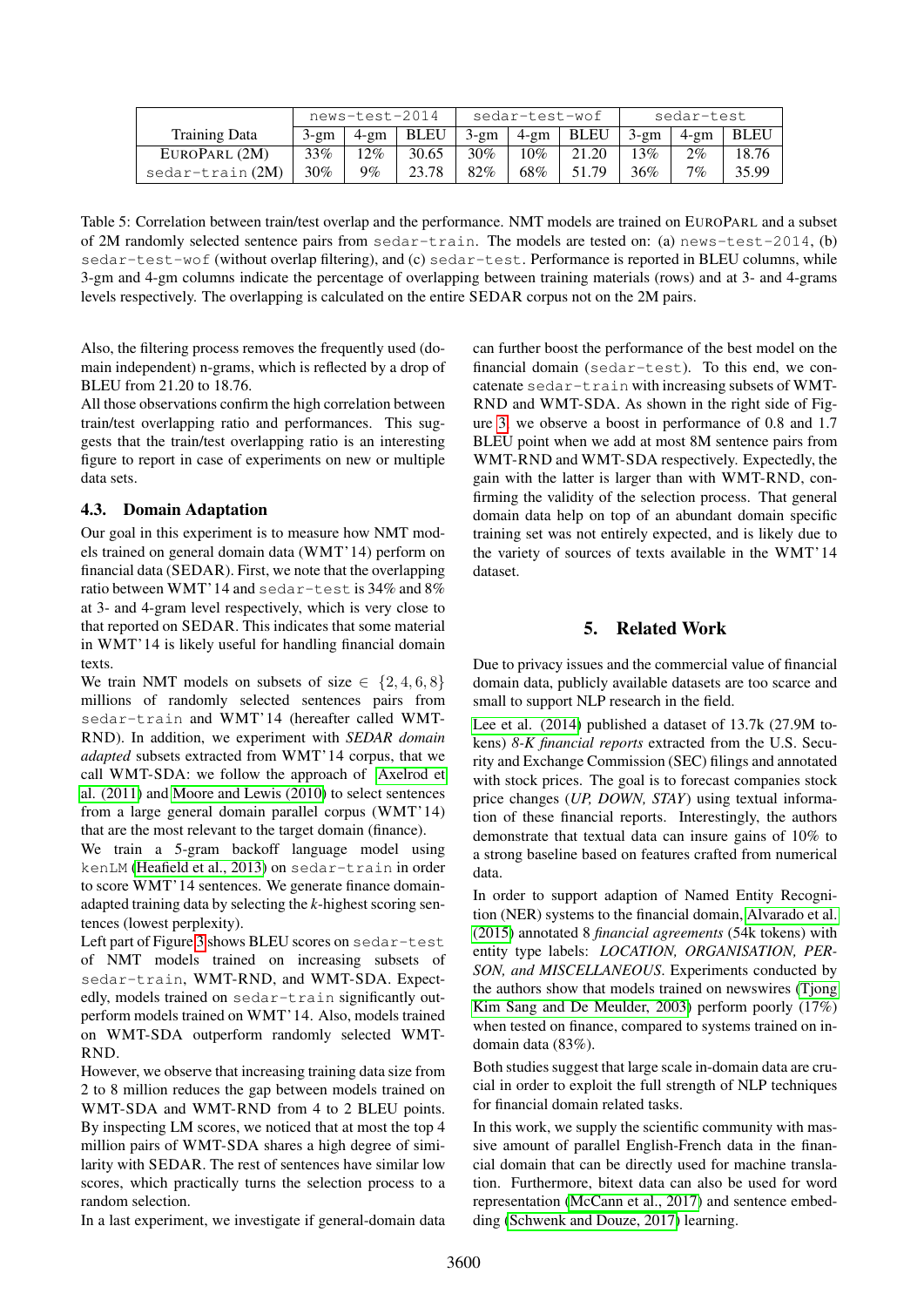<span id="page-6-13"></span>

Figure 3: Left BLEU scores on sedar-test of models trained on increasing size subsets of: sedar-train, WMT-RND, WMT-RND corpora. Right Performances on sedar-test when sedar-train is incremented by subsets of WMT-RND and WMT-SDA. The x-axis represents the number of added sentences pairs (in millions). At point zero, only sedar-train (8M) is used for training.

### 6. Conclusion

<span id="page-6-8"></span>We describe the acquisition and release of SEDAR, a large scale English-French bilingual corpus for the financial domain. Due to a high rate of false positives produced by standard sentence alignment techniques, we had to ressort to a dedicated strategy; suggesting that sentence alignment is not a solved problem.

We run experiments that shows the importance of train/test overlapping on machine translation systems evaluation. Also, we measure the impact of domain shifting on NMT performance, showing that large in-domain data is crucial to obtain good performances on finance. Furthermore, we improve the in-domain (finance) performance with a well known data selection process applied to the WMT'14 dataset.

While our corpus is restricted to a single language pair, we hope that this contribution will encourage governmental agencies and organizations to share publicly licensed data to the scientific community. We hope out resource will foster NLP research in the financial domain where datasets are currently very scarce.

### 7. Acknowledgements

The authors thank Lise Estelle Brault, Francois Mercier and Marylise Caron for their support for this project. The authors also thank Chantal Landry-Routhier for insightful discussion. This research was financed and supported by the Fintech Lab of the Autorité des marchés financiers (AMF), in order foster innovations for Québec financial sector. Furthermore, the authors thank all members of the Canadian Securities Administrators for the open approach for innovation and science. We thank the anonymous reviewers for their insightful comments.

#### 8. Bibliographical References

- <span id="page-6-14"></span>Alvarado, J. C. S., Verspoor, K., and Baldwin, T. (2015). Domain adaption of named entity recognition to support credit risk assessment. In *Proceedings of the Australasian Language Technology Association Workshop 2015*, pages 84–90.
- <span id="page-6-11"></span>Axelrod, A., He, X., and Gao, J. (2011). Domain adaptation via pseudo in-domain data selection. In *Proceedings*

*of the conference on empirical methods in natural language processing*, pages 355–362. Association for Computational Linguistics.

- <span id="page-6-1"></span>Bahdanau, D., Cho, K., and Bengio, Y. (2014). Neural machine translation by jointly learning to align and translate. *arXiv preprint arXiv:1409.0473*.
- <span id="page-6-4"></span>Bojar, O., Buck, C., Federmann, C., Haddow, B., Koehn, P., Leveling, J., Monz, C., Pecina, P., Post, M., Saint-Amand, H., et al. (2014). Findings of the 2014 workshop on statistical machine translation. In *Proceedings of the ninth workshop on statistical machine translation*, pages 12–58.
- <span id="page-6-0"></span>Cho, K., Van Merriënboer, B., Gulcehre, C., Bahdanau, D., Bougares, F., Schwenk, H., and Bengio, Y. (2014). Learning phrase representations using rnn encoder-decoder for statistical machine translation. *arXiv preprint arXiv:1406.1078*.
- <span id="page-6-6"></span>Chu, C. and Wang, R. (2018). A survey of domain adaptation for neural machine translation. *arXiv preprint arXiv:1806.00258*.
- <span id="page-6-2"></span>Edunov, S., Ott, M., Auli, M., and Grangier, D. (2018). Understanding back-translation at scale. *arXiv preprint arXiv:1808.09381*.
- <span id="page-6-5"></span>Eisele, A. and Chen, Y. (2010). Multiun: A multilingual corpus from united nation documents. In *LREC*.
- <span id="page-6-9"></span>Gale, W. A. and Church, K. W. (1993). A program for aligning sentences in bilingual corpora. *Computational linguistics*, 19(1):75–102.
- <span id="page-6-10"></span>Gehring, J., Auli, M., Grangier, D., Yarats, D., and Dauphin, Y. N. (2017). Convolutional Sequence to Sequence Learning. *ArXiv e-prints*, May.
- <span id="page-6-12"></span>Heafield, K., Pouzyrevsky, I., Clark, J. H., and Koehn, P. (2013). Scalable Modified Kneser-Ney Language Model Estimation. In *Proceedings of the 51st Annual Meeting of the Association for Computational Linguistics*, pages 690–696, Sofia, Bulgaria, August.
- <span id="page-6-3"></span>Koehn, P. and Knowles, R. (2017). Six challenges for neural machine translation. *arXiv preprint arXiv:1706.03872*.
- <span id="page-6-7"></span>Koehn, P., Khayrallah, H., Heafield, K., and Forcada, M. L. (2018). Findings of the wmt 2018 shared task on parallel